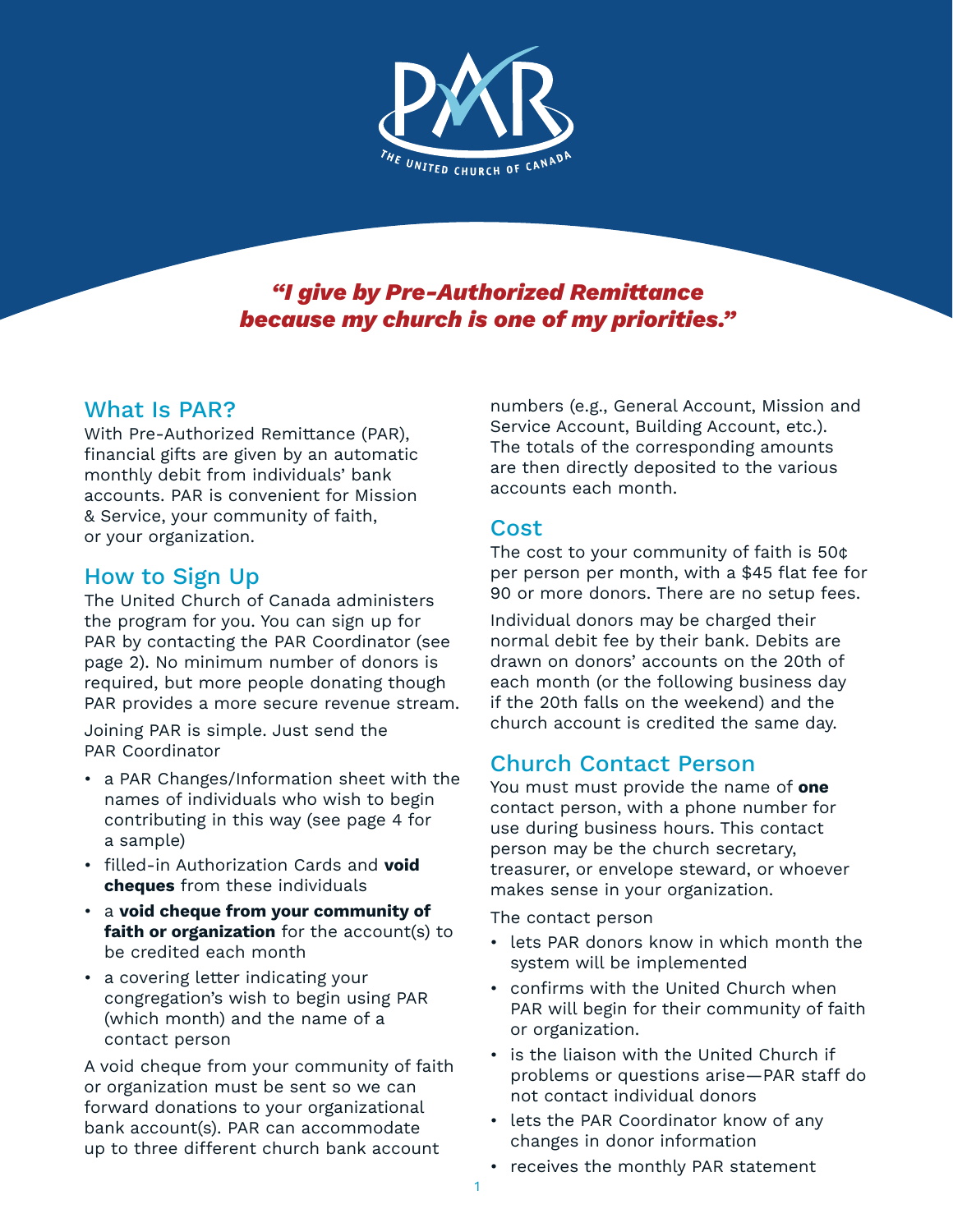#### Monthly Statement

On the 20th of each month, organizational bank accounts are credited for the total amount less the service charge for that month. This amount shows up on your bank statement as a credit memo.

You will receive a monthly PAR statement (see sample on page 3). This statement shows

- individual contributors for record-keeping and income tax receipt purposes this information should be shared with whoever records donations for tax receipt purposes
- the monthly charge of 50¢ per person (up to the maximum \$45)—**this is the monthly invoice for the PAR program** and needs to be put through your books as such
- any returned item (NSF, etc.) corrections from the previous month
- the total amount transferred to your account(s)—your bank statement should be checked against the PAR statement to make sure the correct amount has been credited

When setting up PAR, you can choose to receive your monthly report by mail or e-mail. For faster service, we recommend e-mail.

#### NSF Items and Stop Payments

It is your responsibility to reimburse the United Church if any donor's debit is not honoured by their bank (e.g., NSF, stop payment, etc.).

The month after an item is returned, the PAR statement will show that the amount of the item has been deducted from the credit to your bank account.

As soon as PAR staff receive information on returned items, a letter is sent to your PAR contact. This usually gives the contact person a chance to correct the situation before the next month's deductions are made.

## Changes to Donor Information

We will send you a set of PAR Changes/ Information Sheets on which to record your donor additions, changes, deletions, and other information for the system (see the sample on page 4).

Additions, changes, or deletions can be made by mail, fax, e-mail, or telephone (followed by written confirmation).

Changes are usually made in the month they are received by PAR staff. For a change to be made in a particular month, it must be received by the **10th of the month** (the earlier in the month the better).

*With change requests, please use the reference numbers from the monthly PAR statement for the individuals, as well as the assigned number for your community of faith or organization.*

#### **Supplies**

The United Church supplies all the materials needed for PAR: brochures (with application forms included), cards for donors to place in the offering plate, materials to advertise the program, and the sheets to record information changes. These are all available at no charge.

Some PAR supplies are available for download on [united-church.ca](https://united-church.ca/community-and-faith/get-involved/ways-give/giving-monthly-through-par) (search PAR).

#### Contact Information

For further information, to sign up for PAR, or to order PAR supplies, please contact:

PAR Coordinator The United Church of Canada 3250 Bloor St. West, Suite 200 Toronto, ON M8X 2Y4

Phone: 1-800-268-3781, ext. 3152 Fax: 416-231-3103/416-232-6003 E-mail: par@united-church.ca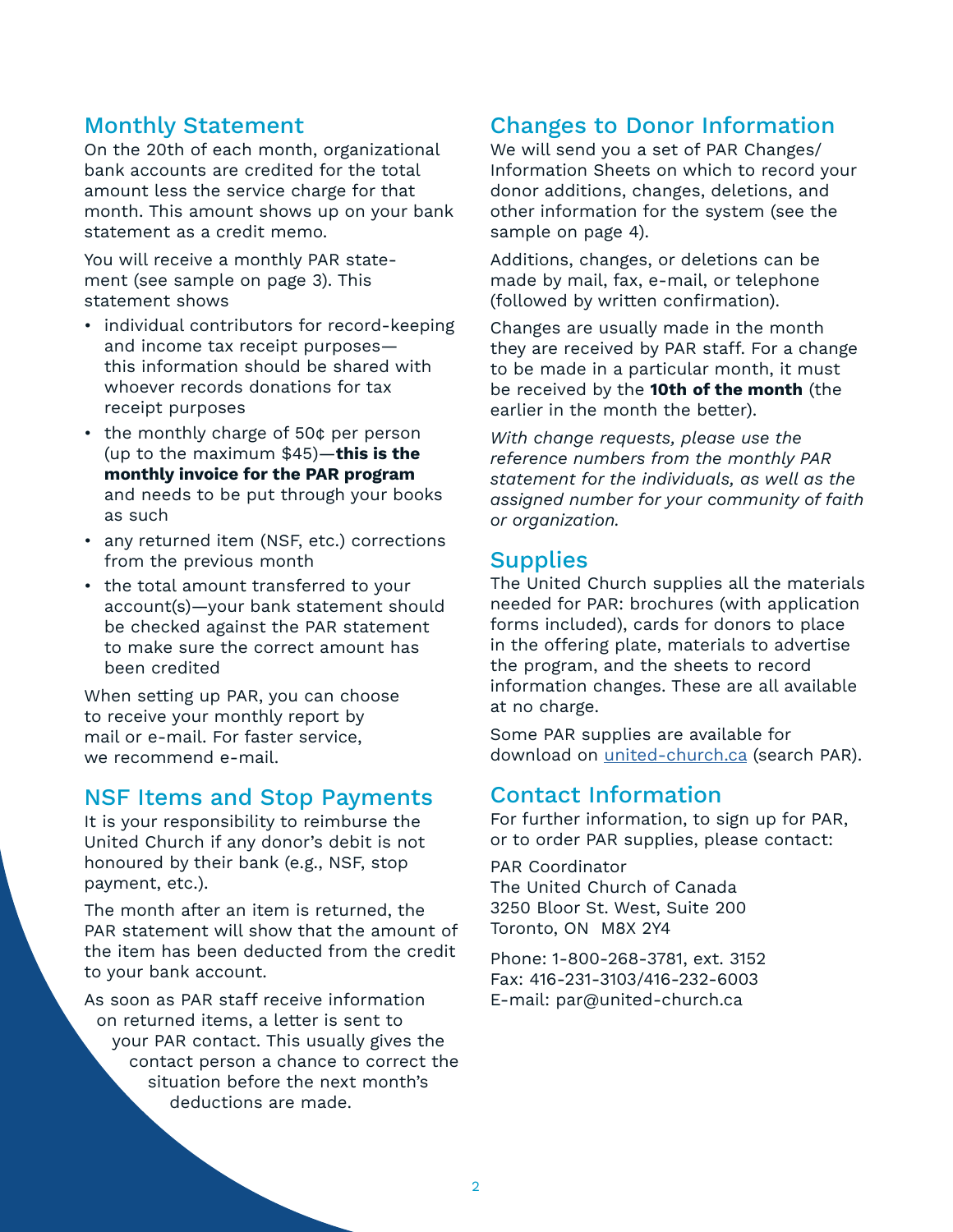| ١<br><b>CONSTANT</b><br>Ç<br>ę |
|--------------------------------|
|                                |

#### **The United Church of Canada**

Date: May 4, 2022 Page 1

Pre-Authorized Remittances 1011111 Sample United Church

| Env. $#$     | Name                                   | Ref. #  | General \$ | <b>M&amp;S \$</b> | Other \$ | Total<br>Deposit |
|--------------|----------------------------------------|---------|------------|-------------------|----------|------------------|
| Contributors |                                        |         |            |                   |          |                  |
|              | Finney, A.                             | 1523751 | 85.00      | 0.00              | 0.00     | 85.00            |
|              | Smith, Jane                            | 1523738 | 52.00      | 0.00              | 5.00     | 57.00            |
| 45           | Jones, Gerry & Sylvia                  | 1523740 | 50.00      | 25.00             | 0.00     | 75.00            |
| 86           | Jones, J.                              | 1523742 | 100.00     | 25.00             | 0.00     | 125.00           |
| 127          | Anderson, A. & T.                      | 1523744 | 25.00      | 50.00             | 5.00     | 80.00            |
| 143          | O'Loughlin, S.                         | 1523746 | 100.00     | 100.00            | 0.00     | 200.00           |
| 156          | Martineau, J.                          | 1523747 | 0.00       | 0.00              | 100.00   | 100.00           |
| 157          | Small, W. & F.                         | 1523748 | 58.00      | 12.00             | 0.00     | 70.00            |
|              |                                        |         | \$470.00   | \$212.00          | \$110.00 | \$792.00         |
|              | Removed Members (Awaiting Instruction) |         |            |                   |          |                  |
| 99           | Harrison, M.                           | 1523749 | 55.00      | 0.00              |          | 0.00             |
| 123          | Doe, John & Jean                       | 1523750 | 125.00     | 125.00            |          | 0.00             |
|              | NSF Cheques Returned (Last Month)      |         |            |                   |          |                  |
| 99           | Harrison, M.                           | 1523749 | 55.00      | 0.00              | 0.00     | (55.00)          |
| 127          | Anderson, A. & T.                      | 1523744 | 25.00      | 50.00             | 5.00     | (80.00)          |
|              |                                        |         |            |                   |          | $+ - - - - -$    |

Grand Total \$657.00

Service Charge: 8 contributors x \$0.50 \$4.00

Total Transferred to Church Account(s) \$653.00

#### **Note:**

Community of faith/organization number and Contributor reference number are assigned by the United Church PAR Coordinator. Donors are ordered by envelope number, if there is one. If not, they are ordered alphabetically by last name.